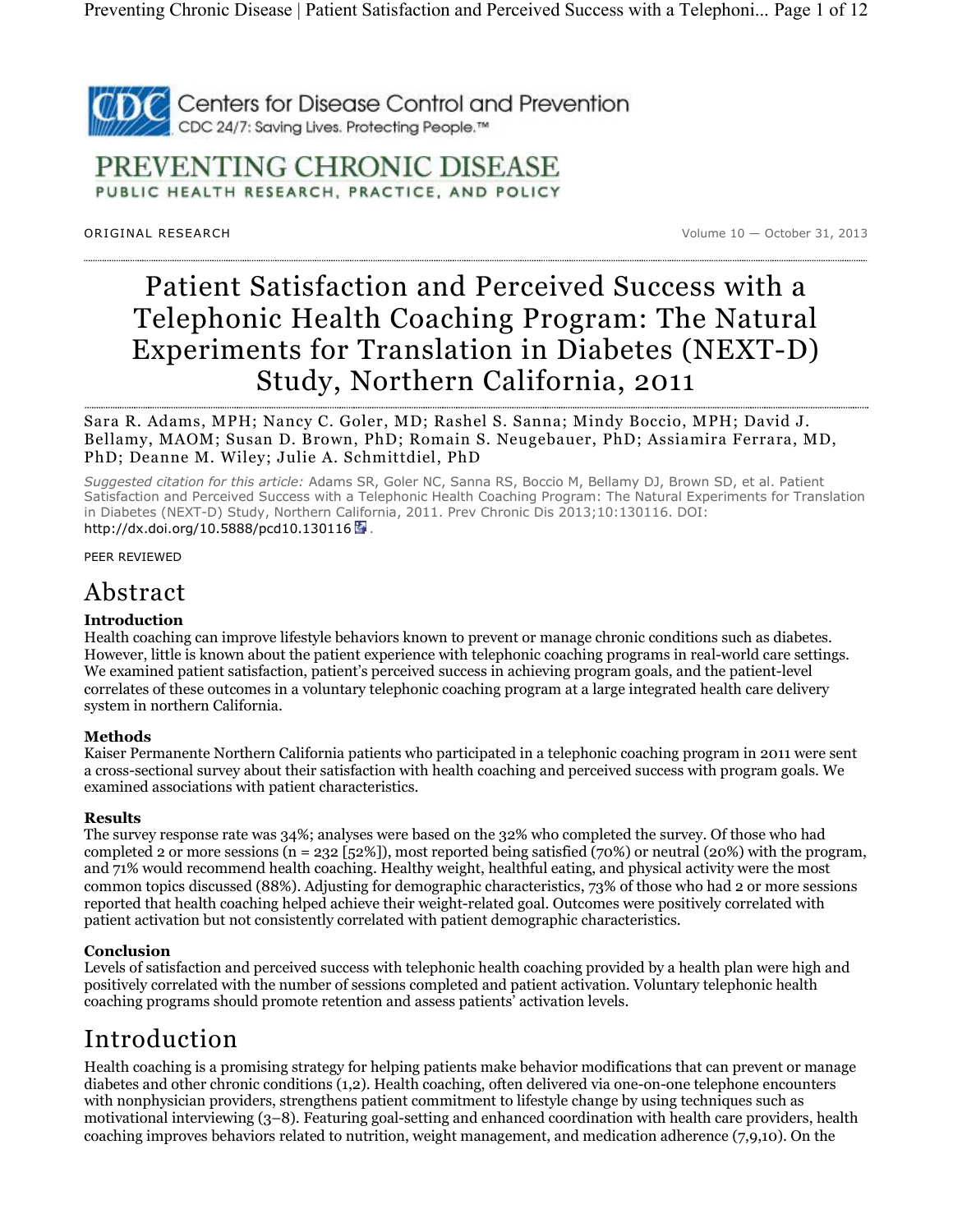basis of this promise, health plans and providers are offering telephonic health coaching programs both to meet the demand for healthy lifestyle support and as a care-management strategy to improve outcomes and reduce costs (11,12).

In general, patients report being satisfied with medical care delivered telephonically, ie, telemedicine (13). Although several studies report high satisfaction with telephonic health coaching and specifically with coaching interventions of moderate intensity (eg, multiple sessions initiated by the coach), these programs were limited to patients with a specific condition or risk factor (9,14,15). Little is known about patient satisfaction with telephonic health coaching when implemented via low-intensity, voluntary programs providing healthy lifestyle support to a general population.

As part of the Natural Experiments for Translation in Diabetes (NEXT-D) Study testing the effectiveness of population -targeted diabetes prevention and control policies, we evaluated a telephonic health coaching program providing support for healthy weight, healthful eating, physical activity, tobacco use cessation, and stress reduction to members of a large integrated health care delivery system (16). Our aim in this preliminary analysis was to examine patientcentered outcomes of coaching, such as patient satisfaction and perceived success in achieving goals, and the patientlevel correlates of these outcomes. We postulated that satisfaction and perceived success would be correlated with the coaching topic, the number of coaching sessions the patient chose to complete, and patient activation, defined as the "knowledge, skill, and confidence for self-management" (p. 1,918) (17).

## Methods

### Study setting and population

Kaiser Permanente Northern California (KPNC), an integrated health care delivery system of 48 medical facilities that provides comprehensive care to more than 3 million members, has provided a health coaching program through its centralized telephonic Wellness Coaching Center (WCC) since January 2010 (18). A total of 1,927 members participated in the first 18 months of the program. KPNC members are broadly representative of the local and statewide population (19).

### Program description

WCC coaches support patients with 5 primary lifestyle changes: more healthful eating, increased physical activity, weight management, tobacco use cessation, and stress reduction. Through collaborative conversations, wellness coaches provide encouragement, guidance, and motivation tailored to the patients' individual interests and readiness to change. Wellness coaching is a covered benefit offered at no cost to the approximately 2 million adult KPNC members. Members are made aware of the program through referrals by KPNC providers and staff, partnerships with employers, and direct patient outreach. Participation is voluntary, although some employers have offered an incentive for participation. At the time of the survey, patients were allowed up to 4 sessions per calendar year. The program is staffed by wellness coaches who are clinical health educators trained in motivational interviewing. Motivational interviewing, a patient-centered counseling style for addressing the common problem of ambivalence about change (20), has been effective for both weight loss and substance abuse (21,22). At the time of this study, all 4 wellness coaches were English-speaking and 1 was Spanish-speaking.

Patients participate by first scheduling an appointment with a wellness coach, and coaches call patients at their designated time. A typical coaching engagement consists of 1 initial session (20–30 minutes) and shorter follow-up contacts (10–20 minutes). Wellness coaches document the sessions in the member's electronic medical record (EMR) with details about the referral source (eg, physician, employer), whether the member has completed items on a preventive health checklist (eg, recommended screenings, vaccinations), the topic(s) that the member discussed, the member's readiness to change health behaviors (measured on a self-report scale from 0 to 10, with 0 being "not ready" and 10 being "very ready"), and the member's progress in reaching the health goal starting at the second session (ie, plan attempted, completed, or not attempted). Wellness coaches are able to directly coordinate care with members' KPNC physicians (eg, requesting a prescription for smoking cessation medications) and refer members to other supportive KPNC services (eg, health education classes).

### Survey methods

We conducted a cross-sectional, observational survey of patients who had their first wellness coaching session between January 1, 2011, and August 23, 2011. Patients were excluded from the survey if their primary language was not English, the patient had recently died, the patient had previously requested not to be contacted for research activities, or the patient's primary address was not in California. We administered the survey with an adapted Dillman method (23): an initial survey and cover letter were mailed in October 2011, followed 1 week later by a reminder letter and 3 weeks later by a reminder cover letter and a second copy of the survey. Patients had the choice to complete the 4-page survey on paper or online.

We present the frequency of outcomes stratified by the individual topic discussed (healthy weight, healthful eating, physical activity, tobacco use cessation, and stress reduction) and by a summary variable indicating that any of the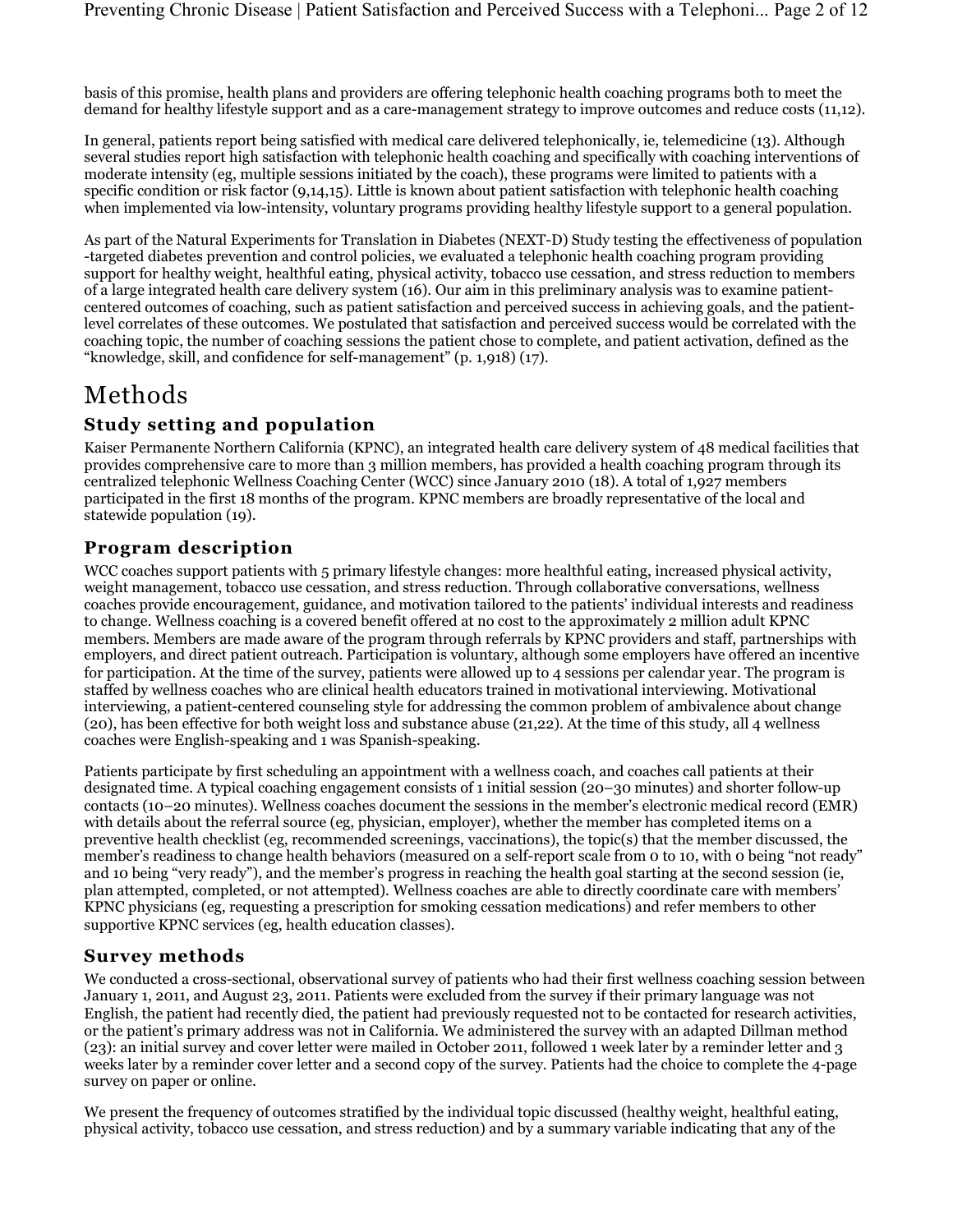weight-related topics were discussed (namely, healthy weight, healthful eating, or physical activity). Patients were determined to have discussed a topic if they marked that topic on the survey or the wellness coach had indicated that topic was discussed at any session. The survey contained 2 outcome domains: patient satisfaction (ie, overall satisfaction and willingness to recommend the program) and perceived success (ie, patient report of whether wellness coaching helped with goal achievement). The first outcome was a 3-level indicator for satisfaction (respondent indicated being satisfied/extremely satisfied vs neutral vs dissatisfied/extremely dissatisfied to the question, "Overall, how satisfied are you with the service you received from the Wellness Coach?"). The second outcome was a 3-level indicator for willingness to recommend the program (agree/strongly agree vs neither agree or disagree vs disagree/strongly disagree with the statement, "I would recommend Wellness Coaching to a family member, friend or colleague"). The third outcome was perceived success of health coaching for those who called to discuss a weightrelated topic, coded as a dichotomous variable (1 for yes to the question "Did Wellness Coaching help?" for any of the 3 weight-related topics, 0 if the respondent indicated no, don't know, or left the question blank). In addition, patients were asked if their reasons for participating in wellness coaching included to "improve your health," "improve your quality of life," "reduce your risk of disease," or "address a recent health concern" and whether wellness coaching helped with these goals.

The survey solicited information about patient demographics (race/ethnicity, education, and income) and patient activation as measured by the Patient Activation Measure 6 (PAM-6) (24), a version of the well-validated Patient Activation Measure 13 (17) that was modified by the developers. Patient activation has been positively correlated with healthy behaviors, better health outcomes, and better health care experiences (25). We expected the level of patient activation to be positively correlated with program satisfaction and perceived success (26). Raw PAM-6 scores were mapped to 4 patient activations levels: "May not yet believe that the patient role is important" (level 1); "Lacks confidence and knowledge to take action" (level 2); "Beginning to take action" (level 3); and "Has difficulty maintaining behaviors over time" (level 4) (24).

Additional patient characteristics for respondents and nonrespondents, including age at the first coaching session, sex, race/ethnicity, and body mass index (BMI; calculated as the weight in kilograms divided by the height in meters squared) at the most recent visit before the first coaching session, were obtained from the EMR. Because the EMR does not contain individual-level socioeconomic variables, we created categorical variables representing the median annual household income (<\$30,000; \$30,000–\$79,999; \$80,000–\$119,999, or ≥\$120,000) and average educational attainment (<15%, 15%–29%, 30%–44%, or ≥45% with a bachelor's degree) for each patient's US Census 2000 block group of residence. The dates and topics of the wellness coaching sessions were assessed from the EMR at the time of the first survey mailing.

The patient activation measure is associated with key process and health outcomes measures (27). On the basis of this, we conservatively calculated that a sample size of 436 would be sufficient to determine a 5-point difference in mean PAM-6 scores between women and men or between respondents discussing weight-related topics and those discussing other topics, using an estimate that the ratio of women to men and the ratio of weight-related topics discussed to other topics would both be 3:1. The sample size calculation was based on an α level of .05 (2-tailed), 80% power, and PAM-6 standard deviation of 16.1.

### Statistical analyses

Two sample  $t$  tests,  $F$  tests, and Pearson  $\chi^2$  tests of independence were used to compare the characteristics of respondents with those of nonrespondents. We used Pearson  $\chi$  tests of independence to assess bivariate associations between survey outcome measures and the categorical indicators: sex, race/ethnicity (non-Hispanic white vs other/missing), number of sessions (1 vs ≥2), and topic of first wellness coaching session (weight-related topic vs other/missing). We calculated mean age, BMI, and PAM-6 activation scores per stratified outcome level (eg, the mean age for patients who reported being satisfied was compared with the mean age for patients who reported being dissatisfied), and evaluated potential associations with t tests and F tests. All tests were 2-sided with an  $\alpha$  level of .05 to determine significance.

The predicted percentages of patients reporting satisfaction and perceived success with wellness coaching were generated from logistic regression models in which patient characteristics (age, sex, race/ethnicity, BMI, education, income, PAM-6 activation level, and number of sessions) were set to their mean or proportional values. We also calculated predicted percentages for all patients who discussed a weight-related topic and stratified by the patient characteristics that consistently correlated with the outcome variables in the bivariate analyses. We used SAS software versions 9.1.3 and 9.3 (SAS Institute Inc, Cary, North Carolina) for all data management and analysis. The KPNC Institutional Review Board approved this study.

## Results

Of the 1,539 patients who had their first wellness coaching session during the study period, 112 were excluded from the eligible survey cohort because they had a primary language other than English  $(n = 101)$ , had previously requested to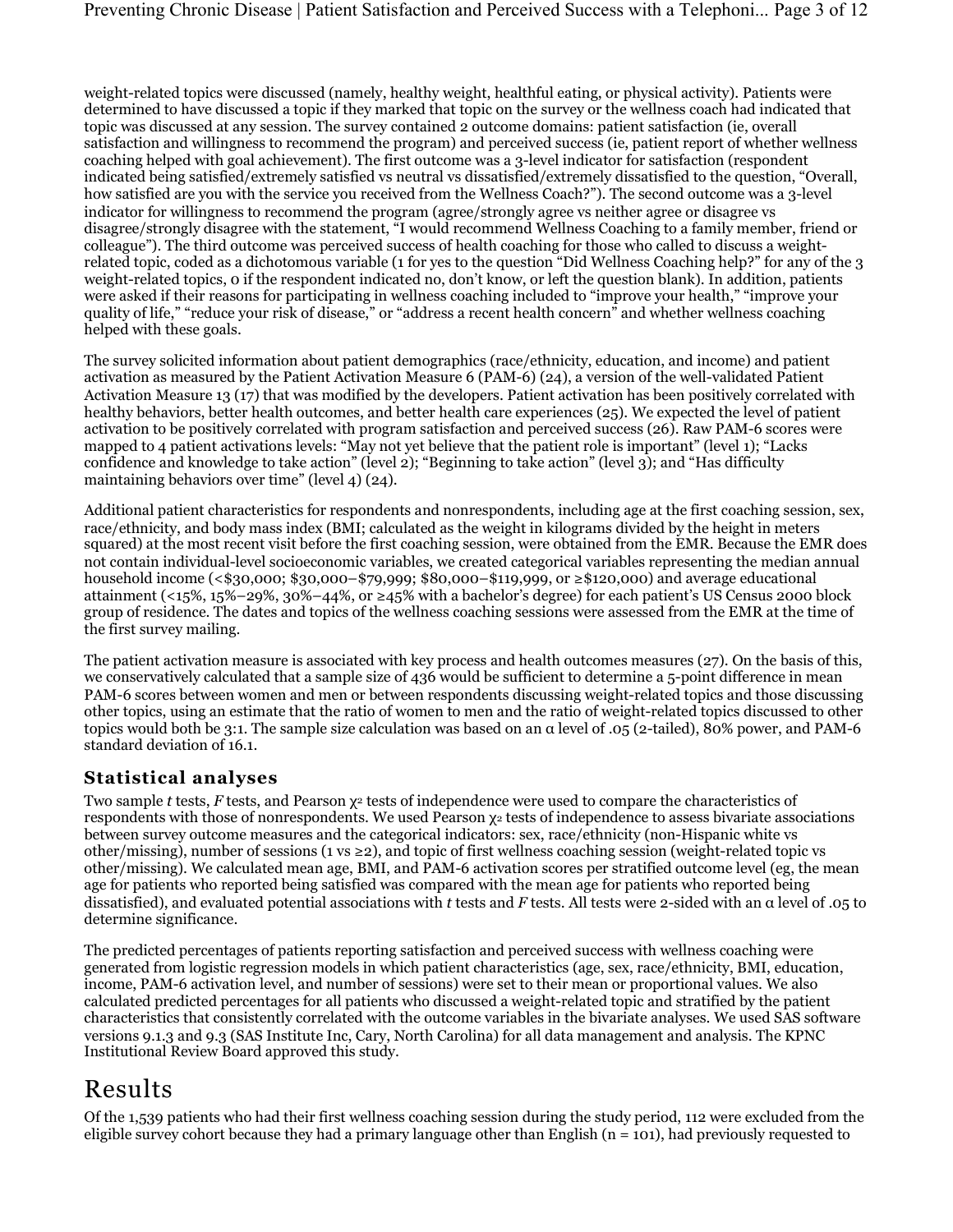be excluded from research (n = 6), had recently died (n = 2), or had a primary mailing address not in California (n = 3). The remaining patients ( $n = 1,427$ ) met the inclusion criteria and were sent the initial mailing. Of these, 17 people were later determined to be ineligible due to undelivered survey  $(n = 15)$ , recent death  $(n = 1)$ , or not being a KPNC member  $(n = 1)$ . A total of 486 patients returned a survey; the resulting response rate was  $34\%$  (486/1,410). Respondents and nonrespondents were similar with regard to sex, geocoded education, and topic of first wellness coaching session. Compared with nonrespondents, respondents to the survey were more likely to be older, to be white, to have lower BMI, and to have attended more than 1 WCC session (Table 1). Participation in wellness coaching had been identified through the EMR, yet when asked "Have you had any phone calls with a Kaiser Permanente Wellness Coach?" 40 respondents indicated no, don't know, or "I choose not to answer this question" and did not complete the rest of the survey. The main analyses were based on the remaining 446 respondents.

Of the people who had participated in wellness coaching and completed the survey, most were women (83%), of white race/ethnicity (53%), and overweight (25%) or obese (57%) (Table 1). Most discussed a weight-related topic at their first coaching session (82%). A total of 232 patients (52% of the analysis cohort; 16% of all patients who were mailed a survey) had completed more than 1 coaching session at the time of the survey.

In the overall sample, most respondents indicated that they were satisfied or extremely satisfied (60%) or neutral (24%) with the service received from the wellness coach (Table 2), and 64% would recommend wellness coaching to others. Most respondents were more aware of Kaiser Permanente resources (57%) and more likely to participate in other Kaiser Permanente programs (54%) after speaking with a wellness coach. Most patients reported that wellness coaching helped them achieve their goal (50%–62%, depending on the topic). Respondents with 2 or more sessions were more likely than respondents with 1 session to be satisfied  $(P < .001)$  and to recommend wellness coaching  $(P$ = .007). Respondents who completed 2 or more sessions were more likely to report that wellness coaching helped them to eat more healthfully (68% vs 54%,  $P = .04$ ), increase their physical activity (71% vs 45%,  $P < .001$ ), improve their health (79% vs 61%,  $P = .005$ ), improve their quality of life (83% vs 61%,  $P < .001$ ), and reduce their risk of disease  $(73\% \text{ vs } 51\%, P = .01).$ 

PAM-6 scores significantly increased with increasing levels of satisfaction and likelihood of recommending the WCC program (Table 3). The patients who reported that wellness coaching helped them achieve their weight-related goal also had significantly higher PAM-6 scores compared with those who did not report that wellness coaching helped.

Satisfaction and perceived success were not consistently correlated with the other indicators tested (ie, sex, race/ethnicity, topic of first session, age, and BMI). The few exceptions were that satisfied respondents tended to be older than those who were not satisfied (mean [standard deviation]  $58$  [14] years vs  $54$  [14] years,  $P = .01$ ), and white respondents were more likely than nonwhite respondents to recommend wellness coaching to others (71% vs 55%, P = .002). Men were also more likely than women to report being more aware of Kaiser Permanente resources after wellness coaching (74% vs 54%,  $P = .005$ ).

Predicted percentages of the primary outcomes were calculated for the overall cohort as well as stratified by the number of sessions completed (1 vs ≥2; Figure 1) and PAM-6 activation level (levels 1–4; Figure 2). After controlling for the number of sessions, age, sex, race/ethnicity, BMI, education, and income, patients at the highest activation level were significantly more likely than those at the lowest activation level to report that they were satisfied with the program (77% vs 37%,  $P < .001$ ) and that wellness coaching helped them address a weight-related goal (79% vs 45%, P  $\sim$  .001).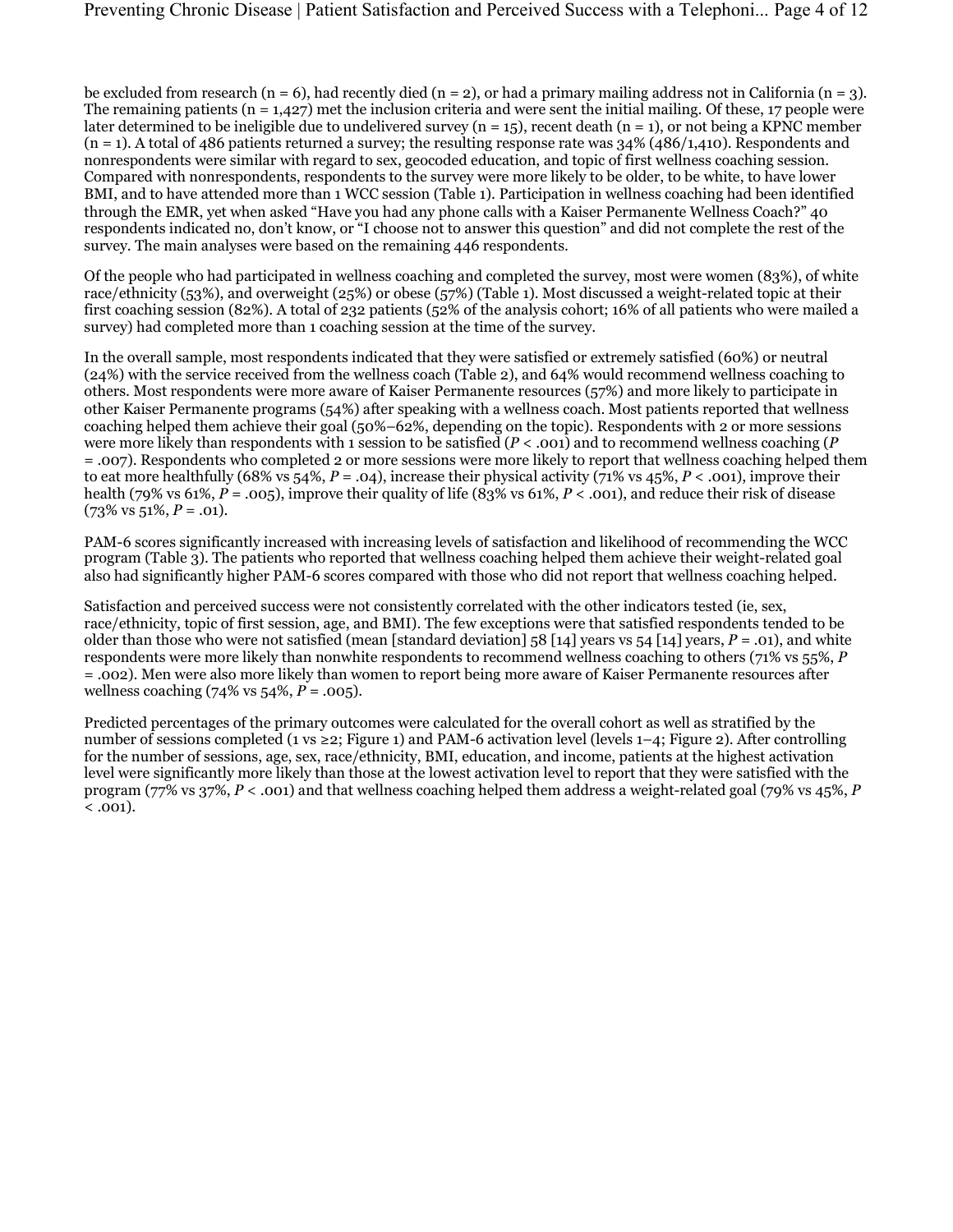

Figure 1. Predicted percentage of patient satisfaction and perceived success for a weight-related topic, stratified by the number of coaching sessions completed, Kaiser Permanente Wellness Coaching Program Survey, northern California, 2011. Percentages are adjusted for age, sex, race/ethnicity, body mass index, education, and income. Abbreviation: CI, confidence interval. [A tabular version of this figure is also available.]

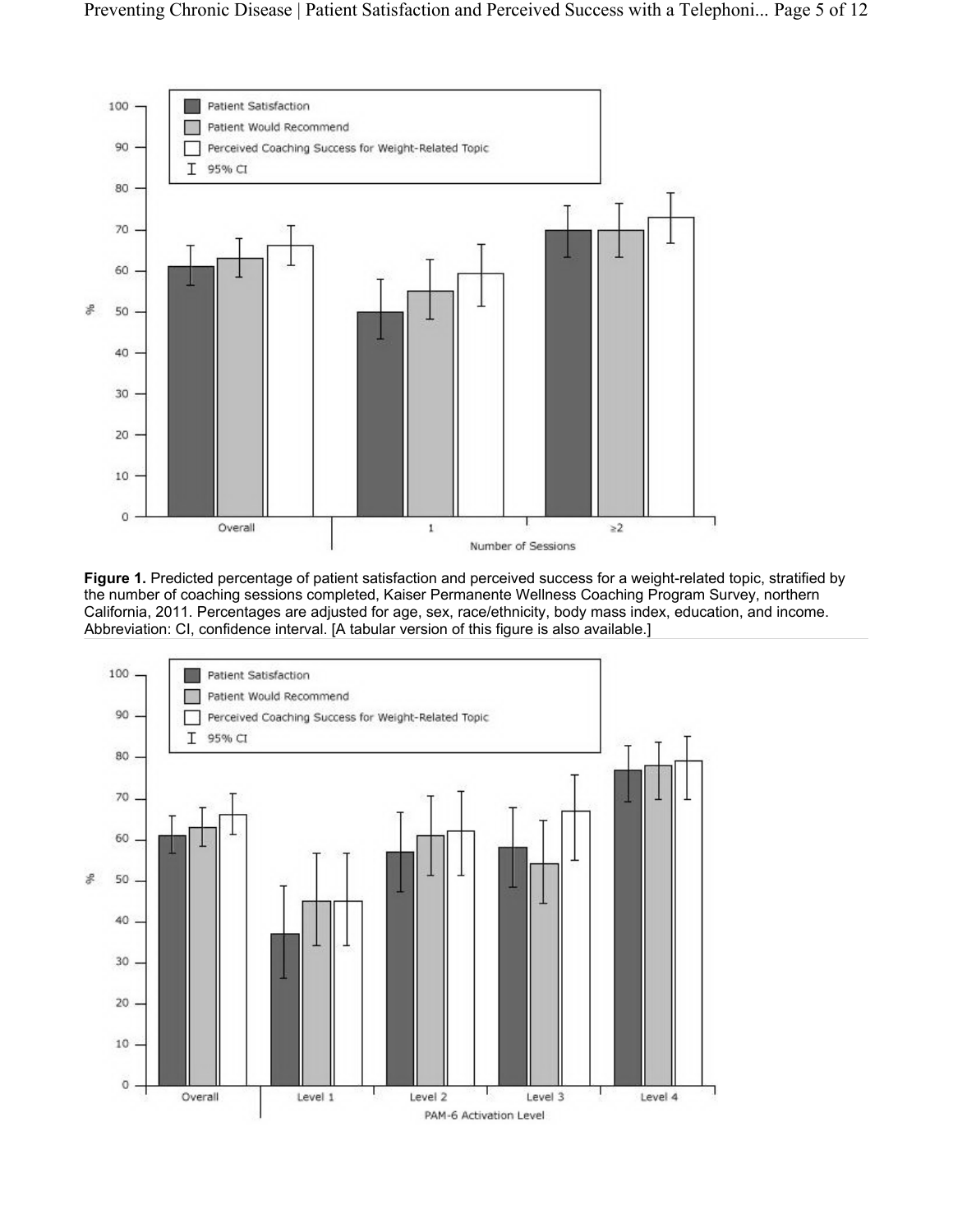Figure 2. Predicted percentage of patient satisfaction and perceived success for a weight-related topic, stratified by Patient Activation Measure 6 (PAM-6) (24) activation level, Kaiser Permanente Wellness Coaching Program Survey, northern California, 2011. Percentages are adjusted for age, sex, race/ethnicity, body mass index, education, and income. Abbreviation: CI, confidence interval. [A tabular version of this figure is also available.]

# Discussion

Our survey of Kaiser Permanente patients participating in a health coaching program indicated most were satisfied with the program and believed that coaching had helped them achieve their health-related goals. These patientreported satisfaction and success measures were positively correlated with the number of coaching sessions completed but not consistently correlated with age, sex, race/ethnicity, BMI, education, income, or the topics discussed. Previously published studies have only looked at satisfaction with health coaching when it was delivered as part of a multifaceted wellness program (28) or focused on a small group with a specific disease that received more intensive coaching (9,14,15,29). Our study is the first to assess satisfaction with voluntary health coaching offered to all adult members of a health plan regardless of pre-existing comorbidities. Our results suggest that population-based telephonic coaching programs can be an effective approach to helping patients achieve their wellness goals.

Our study found that patients attending 2 or more coaching sessions were more satisfied with the coaching program and reported higher levels of self-perceived success. Many patients in this study attended only 1 coaching session out of the 4 that they were eligible to attend. It is unclear if more motivated patients signed up for further visits or if that by attending more visits, they were further motivated to change. Although these results are cross-sectional and cannot determine causality, our study suggests voluntary coaching programs should focus on retention to improve success. This relationship would be important to discern in future studies.

After controlling for demographic variables, patients at the highest activation level were significantly more likely than those at the lowest activation level to report that they were satisfied with the program and that wellness coaching helped them address a weight-related goal. Because patient activation was not measured at baseline, we cannot determine whether patient's activation levels were influenced by wellness coaching participation. Coaching programs may benefit from measuring patient activation before and following coaching participation to tailor the coaching interaction to the patient's activation level and to study whether wellness coaching modifies activation levels.

Several limitations should be noted. The survey response rate was low (34%), and respondents differed from nonrespondents in age, race/ethnicity, BMI, and number of sessions attended. Although outcomes were not correlated with age, race/ethnicity, or BMI, the results may be biased because nonrespondents were more likely than respondents to have attended only 1 WCC session, and attending more coaching sessions was associated with higher satisfaction and perceived success. Participants in the WCC program were predominantly women and approximately half were white, and this limits the generalizability of our findings to all patients who participate in coaching programs. A small number of participants may have received an incentive from their employer to enroll in the voluntary WCC program. In addition, our survey was cross-sectional and therefore we cannot determine causality. Some of the patients were surveyed more than 6 months after their initial session, so their impression of wellness coaching might have been influenced by other factors in the time following their interaction with a wellness coach. Satisfaction with health care is an important patient-centered outcome (30), but objective clinical outcomes should also be examined. Further studies of WCC participants will evaluate success based on clinical measures available in the EMR (ie, BMI and systolic blood pressure).

Health coaching is a population-based approach to encourage healthy lifestyle choices and prevent chronic disease that has been embraced by health care delivery systems. Our study found that levels of satisfaction and perceived success with health coaching provided by a health plan were high and positively correlated with the number of sessions completed and patient activation. Health coaching appears promising but needs to be studied further to maximize health promotion outcomes.

# Acknowledgments

This study was funded by the Centers for Disease Control and Prevention and the National Institute of Diabetes and Digestive and Kidney Diseases (NIDDKD) (no. U58 DP002721). Drs Ferrara and Schmittdiel were also supported by the Health Delivery Systems Center for Diabetes Translational Research (NIDDKD grant no. 1P30-DK092924).

# Author Information

Corresponding Author: Sara R. Adams, MPH, Division of Research, Kaiser Permanente Northern California, 2000 Broadway, Oakland, CA 94612. Telephone: 510-891-3133. E-mail: Sara.R.Adams@kp.org.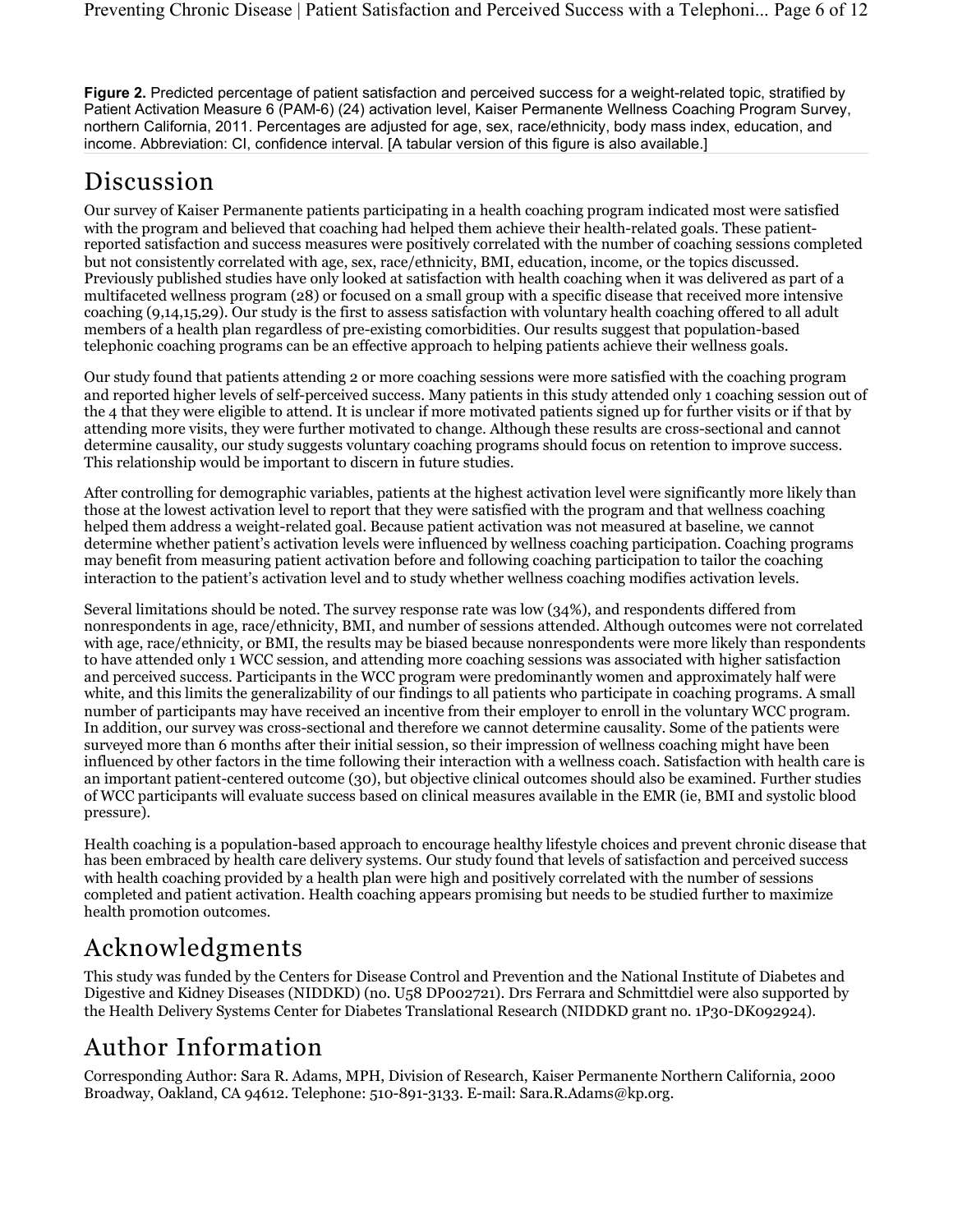Author Affiliations: Nancy C. Goler, Rashel S. Sanna, Mindy Boccio, David J. Bellamy, Susan D. Brown, Romain S. Neugebauer, Assiamira Ferrara, Deanne M. Wiley, Julie A. Schmittdiel, Kaiser Permanente Northern California, Oakland, California.

# References

- 1. Diabetes Prevention Program Research Group; Knowler WC, Fowler SE, Hamman RF, Christophi CA, Hoffman HJ, et al. 10-year follow-up of diabetes incidence and weight loss in the Diabetes Prevention Program Outcomes Study. Lancet 2009;374(9702):1677-86. Erratum in Lancet 2009;374(9707):2054. CrossRef 图 PubMed 图
- 2. Grundy SM, Garber A, Goldberg R, Havas S, Holman R, Lamendola C, et al. Prevention Conference VI: Diabetes and Cardiovascular Disease: Writing Group IV: lifestyle and medical management of risk factors. Circulation 2002;105(18):e153-8. CrossRef **R** PubMed **P**
- 3. Butterworth S, Linden A, McClay W, Leo MC. Effect of motivational interviewing-based health coaching on employees' physical and mental health status. J Occup Health Psychol 2006;11(4):358–65. CrossRef 国 PubMed
- 4. Miller WR, Rollnick S. Ten things that motivational interviewing is not. Behav Cogn Psychother 2009;37(2):129– 40. CrossRef **E** PubMed **E**
- 5. Bennett H, Laird K, Margolius D, Ngo V, Thom DH, Bodenheimer T. The effectiveness of health coaching, home blood pressure monitoring, and home-titration in controlling hypertension among low-income patients: protocol for a randomized controlled trial. BMC Public Health 2009;9:456. CrossRef  $\blacksquare$  PubMed  $\blacksquare$
- 6. Bennett HD, Coleman EA, Parry C, Bodenheimer T, Chen EH. Health coaching for patients with chronic illness. Fam Pract Manag 2010;17(5):24-9. PubMed
- 7. Olsen JM, Nesbitt BJ. Health coaching to improve healthy lifestyle behaviors: an integrative review. Am J Health Promot 2010;25(1):e1–12. CrossRef $\blacksquare$  PubMed  $\blacksquare$
- 8. Huffman MH. Health coaching: a fresh, new approach to improve quality outcomes and compliance for patients with chronic conditions. Home Healthc Nurse 2009;27(8):490–6. CrossRef  $\blacksquare$  PubMed  $\blacksquare$
- 9. Hutchison AJ, Breckon JD. A review of telephone coaching services for people with long-term conditions. J Telemed Telecare 2011;17(8):451-8. CrossRef  $\blacksquare$  PubMed  $\blacksquare$
- 10. Goode AD, Reeves MM, Eakin EG. Telephone-delivered interventions for physical activity and dietary behavior change: an updated systematic review. Am J Prev Med 2012;42(1):81–8. CrossRef **PubMed PubMed**
- 11. Wennberg DE, Marr A, Lang L, O'Malley S, Bennett G. A randomized trial of a telephone care-management strategy. N Engl J Med 2010;363(13):1245-55. CrossRef  $\blacksquare$  PubMed  $\blacksquare$
- 12. Byrnes JM, Goldstein S, Venator B, Pollicino C, Ng SK, Veroff D, et al. The impact of population-based disease management services for selected chronic conditions: the Costs to Australian Private Insurance — Coaching Health (CAPICHe) study protocol. BMC Public Health 2012;12:114. CrossRef  $\blacksquare$  PubMed  $\blacksquare$
- 13. Heinzelmann PJ, Williams CM, Lugn NE, Kvedar JC. Clinical outcomes associated with telemedicine/telehealth. Telemed J E Health 2005;11(3):329-47. CrossRef  $\blacksquare$  PubMed  $\blacksquare$
- 14. Hawkes AL, Gollschewski S, Lynch BM, Chambers S. A telephone-delivered lifestyle intervention for colorectal cancer survivors 'CanChange': a pilot study. Psychooncology 2009;18(4):449–55. CrossRef  $\blacksquare$  PubMed  $\blacksquare$
- 15. Whittemore R, Melkus GD, Sullivan A, Grey M. A nurse-coaching intervention for women with type 2 diabetes. Diabetes Educ 2004;30(5):795-804. CrossRef 图 PubMed 图
- 16. Schmittdiel JA, Brown SD, Neugebauer R, Adams SR, Adams AS, Wiley D, et al. Health-plan and employer-based wellness programs to reduce diabetes risk: the Kaiser Permanente Northern California NEXT-D study. Prev Chronic Dis 2013;10:E15. http://www.cdc.gov/pcd/issues/2013/12\_0146.htm. Accessed March 15, 2013. CrossRef **PubMed 图**
- 17. Hibbard JH, Mahoney ER, Stockard J, Tusler M. Development and testing of a short form of the Patient Activation Measure. Health Serv Res 2005;40(6 Pt 1):1918–30. CrossRef E PubMed E
- 18. Wellness coaching. Oakland (CA): The Permanente Medical Group, Inc. http://kp.org/mydoctor/wellnesscoaching. Accessed June 6, 2013.
- 19. Gordon NP. Similarity of the adult Kaiser Permanente membership in Northern California to the insured and general population in Northern California: statistics from the 2007 California Health Interview Survey. Oakland (CA): Kaiser Permanente Northern California Division of Research; 2012. http://www.dor.kaiser.org/external/chis\_non\_kp\_2007. Accessed June 6, 2013.
- 20. Miller WR, Rollnick S. Motivational interviewing: helping people change. Third edition. New York (NY): Guilford Press; 2013.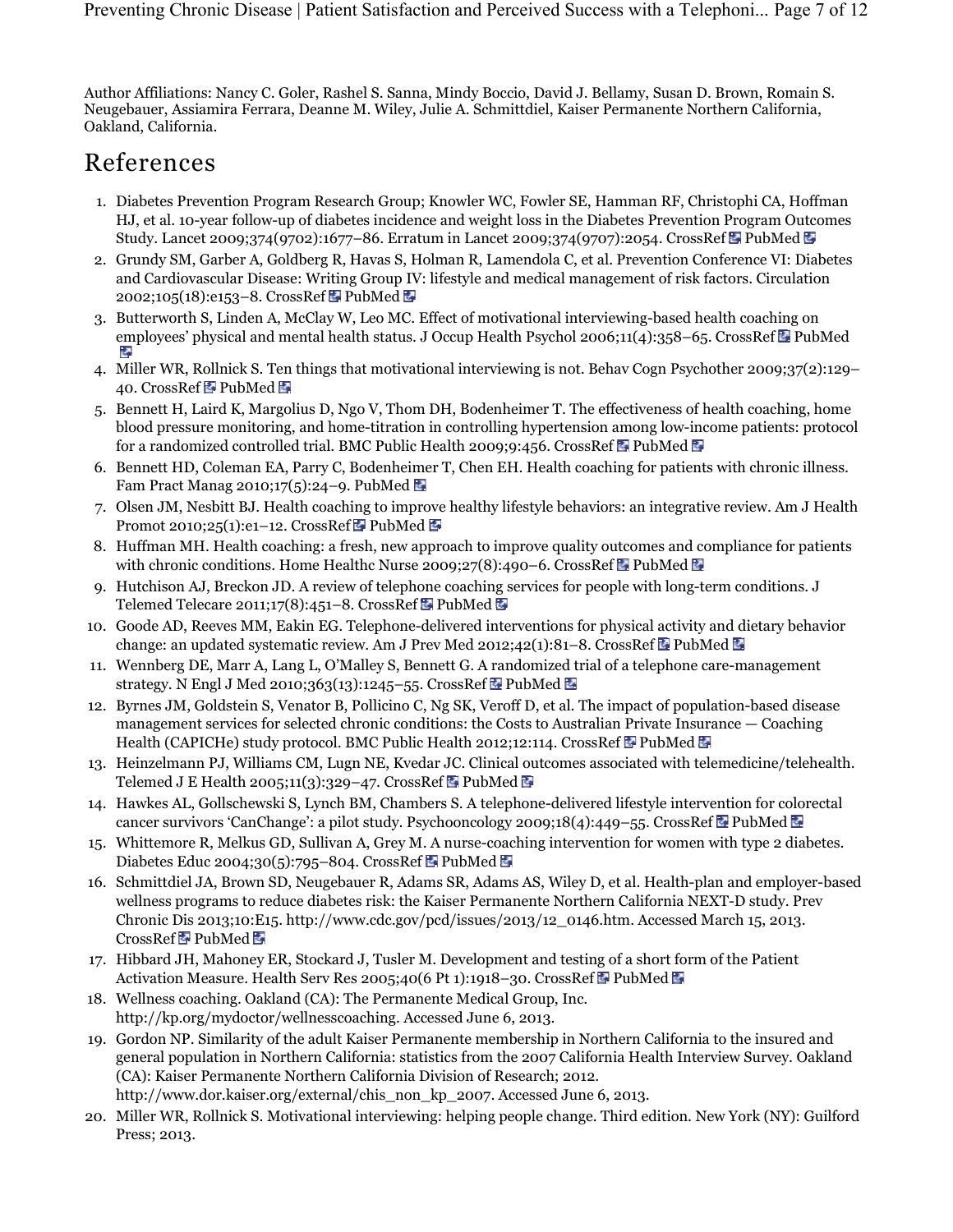- 21. Armstrong MJ, Mottershead TA, Ronksley PE, Sigal RJ, Campbell TS, Hemmelgarn BR. Motivational interviewing to improve weight loss in overweight and/or obese patients: a systematic review and meta-analysis of randomized controlled trials. Obes Rev 2011;12(9):709–23. PubMed
- 22. Dunn C, Deroo L, Rivara FP. The use of brief interventions adapted from motivational interviewing across behavioral domains: a systematic review. Addiction 2001;96(12):1725-42. CrossRef  $\blacksquare$  PubMed  $\blacksquare$
- 23. Dillman DA, Smyth JD, Christian LM. Internet, mail, and mixed-mode surveys: the tailored design method. Third edition. Hoboken (NJ): Wiley and Sons; 2009.
- 24. Patient Activation Measure (PAM) 6 license materials. Portland (OR): Insignia Health LLC; 2011.
- 25. Hibbard JH, Greene J. What the evidence shows about patient activation: better health outcomes and care experiences; fewer data on costs. Health Aff (Millwood) 2013;32(2):207–14. CrossRef  $\blacksquare$  PubMed  $\blacksquare$
- 26. Hibbard JH, Greene J, Tusler M. Improving the outcomes of disease management by tailoring care to the patient's level of activation. Am J Manag Care 2009;15(6):353–60. PubMed
- 27. Mosen DM, Schmittdiel J, Hibbard J, Sobel D, Remmers C, Bellows J. Is patient activation associated with outcomes of care for adults with chronic conditions? J Ambul Care Manage 2007;30(1):21-9. CrossRef EPubMed ie.
- 28. Ovbiosa-Akinbosoye OE, Long DA. Wellness program satisfaction, sustained coaching participation, and achievement of health goals. J Occup Environ Med 2012;54(5):592-7. CrossRef  $\blacksquare$  PubMed  $\blacksquare$
- 29. Leahey TM, Wing RR. A randomized controlled pilot study testing three types of health coaches for obesity treatment: professional, peer, and mentor. Obesity (Silver Spring) 2012; June 25. CrossRef PubMed Pu
- 30. Funding announcement: assessment of prevention, diagnosis, and treatment options. Washington (DC): Patient-Centered Outcomes Research Institute; 2012. http://www.pcori.org/assets/PFA-Assessment-of-Options-05222012.pdf. Accessed June 6, 2013.

## Tables

Table 1. Patient Characteristics for the Respondents and Nonrespondents to **Return** the Kaiser Permanente Wellness Coaching Program Survey, Northern California, 2011

| <b>Characteristic</b>                                | Respondents ( $n =$<br>446) | Nonrespondents ( $n =$<br>924) | P<br>Valuea |
|------------------------------------------------------|-----------------------------|--------------------------------|-------------|
| Female, n (%)                                        | 372 (83)                    | 741 (80)                       | .15         |
| Age, y, mean (SD)                                    | 56 (14)                     | 48 (14)                        | < .001      |
| $18-39$ , n $(%)$                                    | 59 (13)                     | 261 (28)                       |             |
| 40-49, n (%)                                         | 80 (18)                     | 217 (23)                       |             |
| $50-59$ , n $(\% )$                                  | 116 (26)                    | 250 (27)                       | $-.001$     |
| $60-69$ , n $(%)$                                    | 121 (27)                    | 142 (15)                       |             |
| ≥70, n $(%)$                                         | 70 (16)                     | 54(6)                          |             |
| Race/ethnicity, n (%)                                |                             |                                |             |
| White/Caucasian, non-Hispanic                        | 236 (53)                    | 392 (42)                       |             |
| Black/African American, non-Hispanic                 | 57 (13)                     | 151 (16)                       |             |
| Spanish/Hispanic/Latino                              | 48 (11)                     | 113 (12)                       | .003        |
| Asian/Native Hawaiian/Pacific Islander, non-Hispanic | 26(6)                       | 72 (8)                         |             |
| Other or multiracial, non-Hispanic                   | 24(5)                       | 37(4)                          |             |
| Unknown/choose not to answer                         | 55 (12)                     | 159 (17)                       |             |
| Body mass index, <sup>b</sup> mean (SD)              | 32.4(8.0)                   | 33.7(8.8)                      | .007        |
| <25 (normal), n (%)                                  | 68 (15)                     | 108 (12)                       | .02         |
| 25-29 (overweight), n (%)                            | 111 (25)                    | 217 (23)                       |             |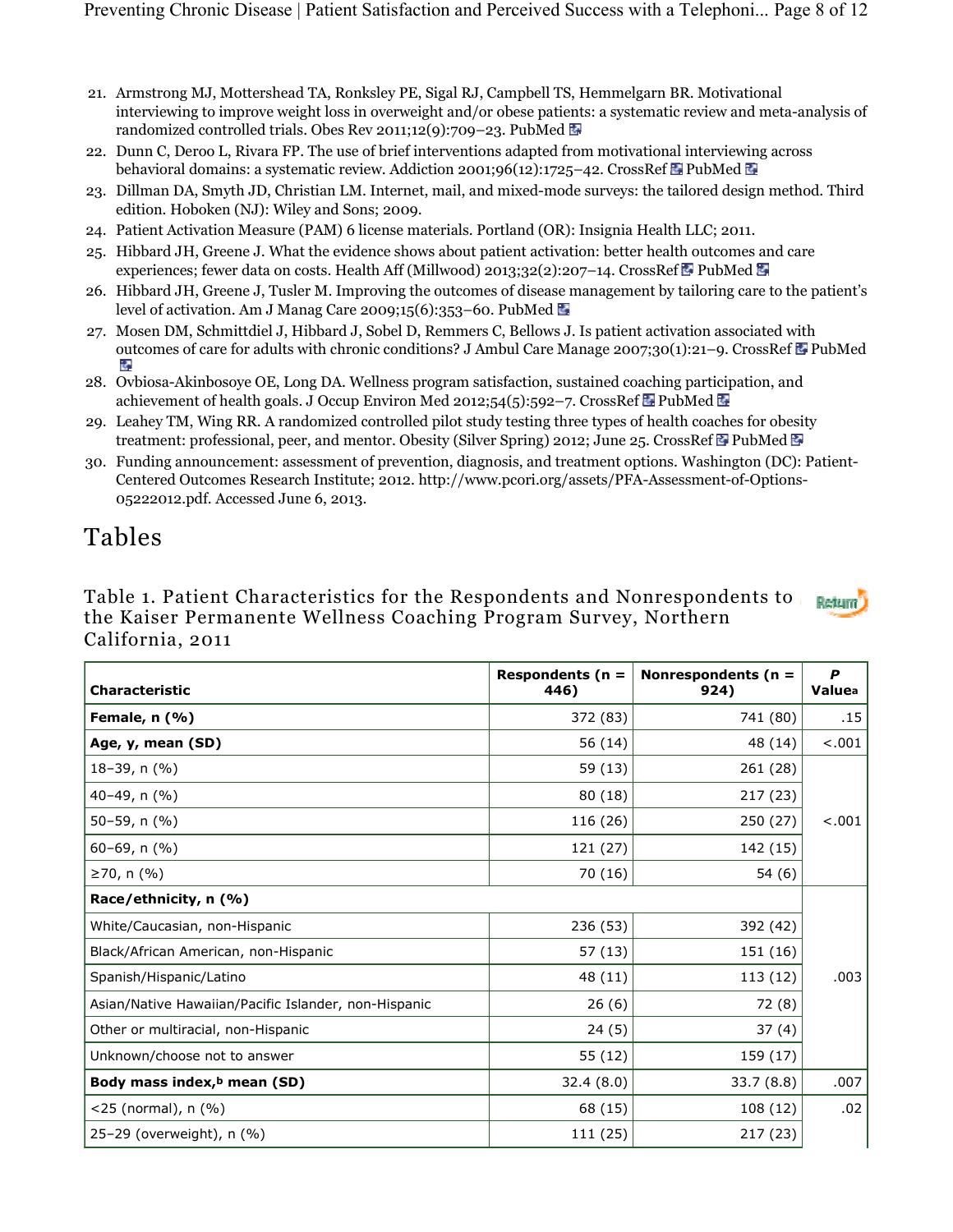| <b>Characteristic</b>                                                               | Respondents ( $n =$<br>446) | Nonrespondents ( $n =$<br>924) | $\boldsymbol{P}$<br>Valuea |
|-------------------------------------------------------------------------------------|-----------------------------|--------------------------------|----------------------------|
| $\geq$ 30 (obese), n (%)                                                            | 253(57)                     | 538(58)                        |                            |
| Missing, n (%)                                                                      | 14(3)                       | 61(7)                          |                            |
| Total no. of wellness coaching sessions, mean (SD)                                  | 1.8(1.0)                    | 1.5(0.8)                       | $-.001$                    |
| 1, n (%)                                                                            | 214 (48)                    | 644 (70)                       |                            |
| 2, n (%)                                                                            | 134 (30)                    | 182 (20)                       |                            |
| 3, n (%)                                                                            | 54 (12)                     | 59(6)                          | $-.001$                    |
| ≥4, n $(%)$                                                                         | 44 (10)                     | 39(4)                          |                            |
| Topic of first session, n (%)                                                       |                             |                                |                            |
| Healthy weight                                                                      | 235 (53)                    | 479 (52)                       |                            |
| Healthful eating                                                                    | 77(17)                      | 132 (14)                       |                            |
| Physical activity                                                                   | 53 (12)                     | 87(9)                          | .07                        |
| Reduce stress                                                                       | 43 (10)                     | 104(11)                        |                            |
| Quit tobacco use                                                                    | 28(6)                       | 94 (10)                        |                            |
| Other/missing topic                                                                 | 10(2)                       | 28(3)                          |                            |
| Topic of first session was weight-related (any of<br>weight/eating/activity), n (%) | 365 (82)                    | 698 (76)                       | .009                       |
| Education, n (%)                                                                    |                             |                                |                            |
| High school graduate/GED or less                                                    | 34(8)                       |                                |                            |
| Technical school, some college, or 2-year degree                                    | 149 (33)                    |                                |                            |
| College graduate                                                                    | 118 (27)                    |                                | <b>NA</b>                  |
| Graduate school                                                                     | 106 (24)                    |                                |                            |
| Other/missing/choose not to answer                                                  | 39 (9)                      |                                |                            |
| Annual income, \$, n (%)                                                            |                             |                                |                            |
| $<$ 30,000                                                                          | 69 (15)                     |                                |                            |
| 30,000-79,999                                                                       | 148 (33)                    |                                |                            |
| 80,000-119,000                                                                      | 74 (17)                     |                                | $\sf NA$                   |
| ≥120,000                                                                            | 50 (11)                     |                                |                            |
| Missing/choose not to answer                                                        | 105 (24)                    |                                |                            |
| PAM-6 activation level, mean score (SD)                                             | 62.8 (17.4)                 |                                | <b>NA</b>                  |
| Level 1: may not yet believe that the patient role is<br>important, n (%)           | 83 (19)                     |                                |                            |
| Level 2: lacks confidence and knowledge to take action, n<br>(%)                    | 111 (25)                    |                                |                            |
| Level 3: beginning to take action, n (%)                                            | 100 (22)                    |                                | <b>NA</b>                  |
| Level 4: has difficulty maintaining behaviors over time, n<br>(%)                   | 139 (31)                    |                                |                            |
| Level missing                                                                       | 13(3)                       |                                |                            |

Abbreviation: SD, standard deviation; NA, not applicable; GED: general educational development certificate; PAM, Patient Activation Measure 6 (24).

Determined by a  $\chi^2$  test for the difference in proportions or a t test for the difference in means. a Determined by a y<sup>2</sup>

BMI is calculated as weight in kilograms divided by height in meters squared. b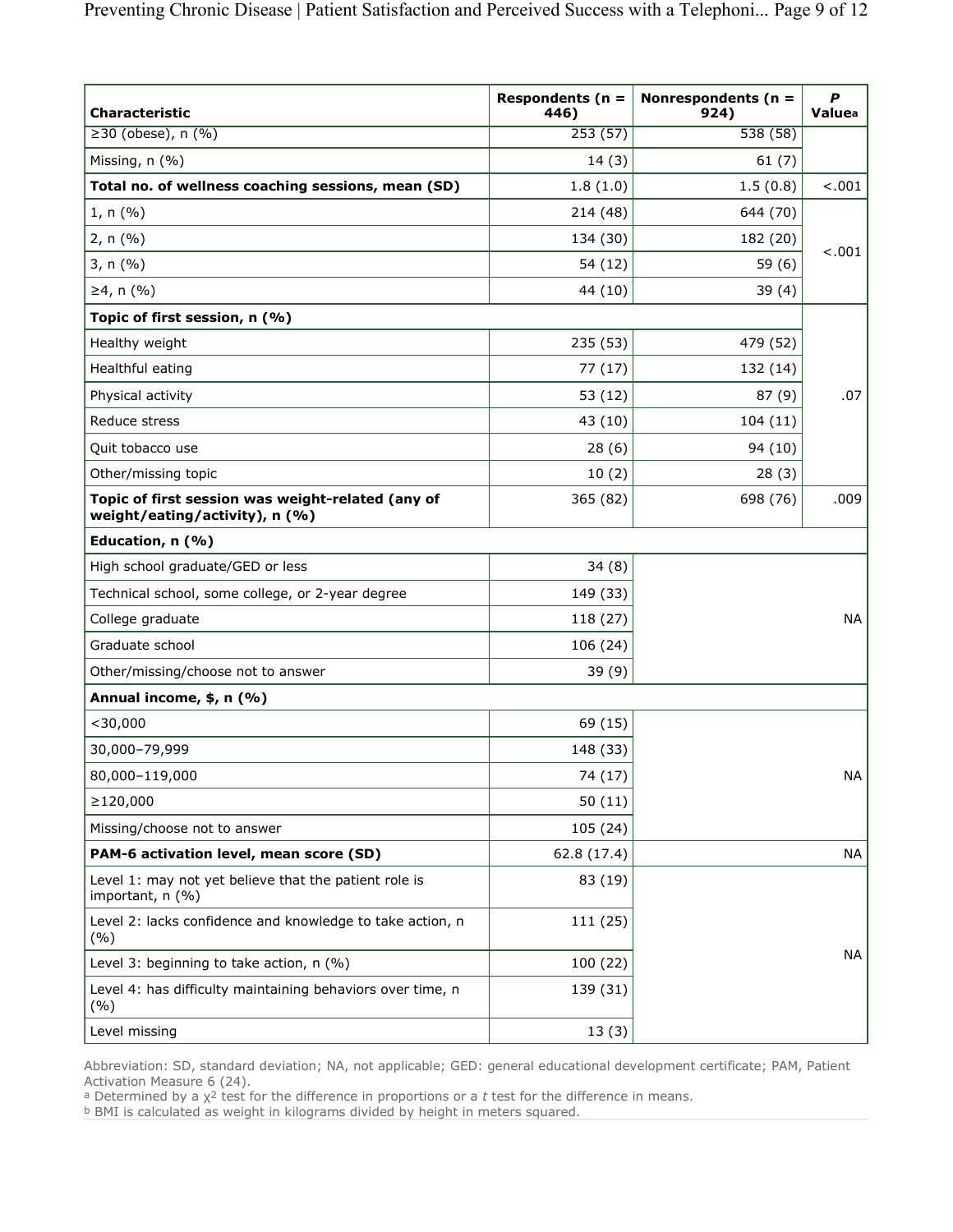### Table 2. Survey Results for Respondents (n = 446) to the Kaiser Permanente Wellness Coaching Program Survey, Overall and Stratified by the Number of Sessions Completed, Northern California, 2011

| <b>Characteristic</b>                                                                                    | Overall, N (%)                    | 1 Session, N (%) | ≥2 Sessions, $N$ (%) | P Valuea |
|----------------------------------------------------------------------------------------------------------|-----------------------------------|------------------|----------------------|----------|
| <b>Satisfaction outcomes</b>                                                                             |                                   |                  |                      |          |
| Patient's overall satisfaction with the service received from the wellness coachb                        |                                   |                  |                      |          |
| Satisfied/extremely satisfied                                                                            | 264 (60)                          | 104 (50)         | 160 (70)             |          |
| Neutral                                                                                                  | 104 (24)                          | 59 (28)          | 45 (20)              | $-.001$  |
| Dissatisfied/extremely dissatisfied                                                                      | 70 (16)                           | 45 (22)          | 25(11)               |          |
| Patient would recommend wellness coaching to a family member, friend, or colleagueb                      |                                   |                  |                      |          |
| Agree/strongly agree                                                                                     | 273 (64)                          | 114 (56)         | 159 (71)             |          |
| Neither agree or disagree                                                                                | 83 (19)                           | 45 (22)          | 38 (17)              | .007     |
| Disagree/strongly disagree                                                                               | 71 (17)                           | 43 (21)          | 28 (12)              |          |
| Patient reported the following was adequate:                                                             |                                   |                  |                      |          |
| Number of sessions offered                                                                               | 225 (50)                          | 92 (43)          | 133 (57)             | .002     |
| Amount of time spent with the coach                                                                      | 319 (72)                          | 140 (65)         | 179 (77)             | .006     |
|                                                                                                          | <b>Perceived success outcomes</b> |                  |                      |          |
| Topic discussed with a wellness coach                                                                    |                                   |                  |                      |          |
| Healthy weight                                                                                           | 321 (72)                          | 145 (68)         | 176 (76)             | .06      |
| Healthful eating                                                                                         | 203 (46)                          | 92 (43)          | 111 (48)             | .30      |
| Physical activity                                                                                        | 181 (41)                          | 77 (36)          | 104 (45)             | .06      |
| Weight-related (any of 3 listed above)                                                                   | 392 (88)                          | 185 (86)         | 207 (89)             | .37      |
| Reduce stress                                                                                            | 100 (22)                          | 43 (20)          | 57 (25)              | .26      |
| Quit tobacco use                                                                                         | 34(8)                             | 13(6)            | 21(9)                | .24      |
| Patient reported wellness coaching helped for the following topics (among those who discussed the topic) |                                   |                  |                      |          |
| Achieve or maintain a healthy weight                                                                     | 141 (44)                          | 60 (41)          | 81 (46)              | .40      |
| Eat more healthfully                                                                                     | 126 (62)                          | 50 (54)          | 76 (68)              | .04      |
| Increase physical activity                                                                               | 109 (60)                          | 35 (45)          | 74 (71)              | < .001   |
| Weight-related (any of 3 above)                                                                          | 232 (59)                          | 95 (51)          | 137 (66)             | .003     |
| Reduce stress                                                                                            | 50 (50)                           | 17 (40)          | 33 (58)              | .07      |
| Quit tobacco use                                                                                         | 18 (53)                           | 7(54)            | 11 (52)              | .93      |
| Patient reported wellness coaching helped (among those who gave that reason for participating)           |                                   |                  |                      |          |
| Improve health                                                                                           | 158 (71)                          | 59 (61)          | 99 (79)              | .005     |
| Improve quality of life                                                                                  | 131 (73)                          | 48 (61)          | 83 (83)              | $-.001$  |
| Reduce risk of disease                                                                                   | 81 (62)                           | 33 (51)          | 48 (73)              | .01      |
| Address a recent health concern                                                                          | 77 (62)                           | 28 (53)          | 49 (69)              | .07      |
| <b>Other outcomes</b>                                                                                    |                                   |                  |                      |          |
| Patient was more aware of Kaiser Permanente resources after wellness coachingb                           |                                   |                  |                      |          |
| Agree/strongly agree                                                                                     | 248 (57)                          | 111 (53)         | 137 (61)             | .02      |
|                                                                                                          |                                   |                  |                      |          |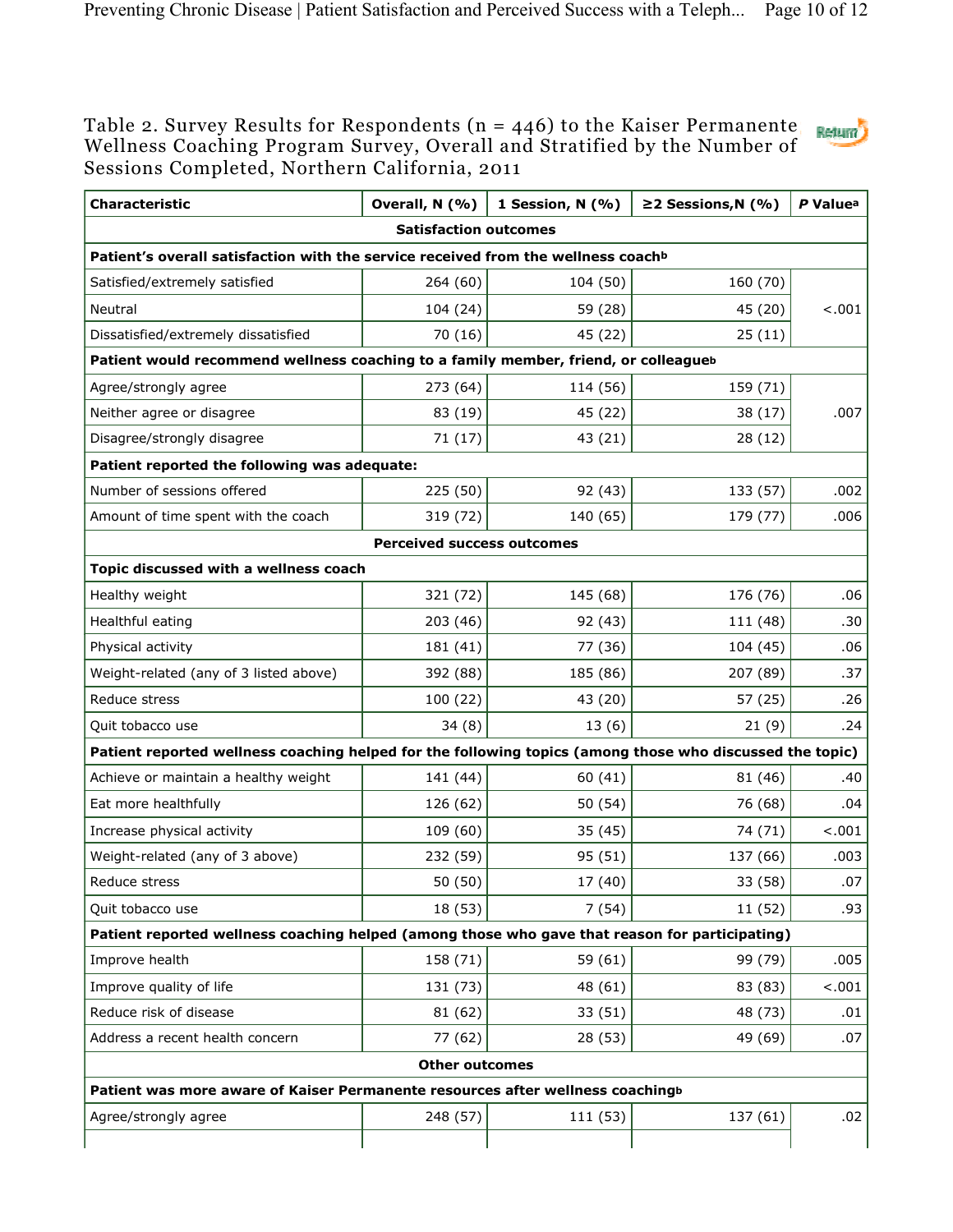| <b>Characteristic</b>                                                                                           | Overall, N (%) | 1 Session, $N(% )$ | ≥2 Sessions, $N$ (%) | P Value <sup>a</sup> |
|-----------------------------------------------------------------------------------------------------------------|----------------|--------------------|----------------------|----------------------|
| Neither agree or disagree                                                                                       | 101(23)        | 45 (22)            | 56 (25)              |                      |
| Disagree/strongly disagree                                                                                      | 86 (20)        | 53 (25)            | 33(15)               |                      |
| Patient was more likely to participate in other Kaiser Permanente programs after wellness coaching <sup>b</sup> |                |                    |                      |                      |
| Agree/strongly agree                                                                                            | 235 (54)       | 99 (48)            | 136 (60)             |                      |
| Neither agree or disagree                                                                                       | 134 (31)       | 67 (32)            | 67 (30)              | .004                 |
| Disagree/strongly disagree                                                                                      | 63 (15)        | 41 (20)            | 22(10)               |                      |

<sup>a</sup> Determined by a χ<sup>2</sup> test for the difference in proportions between patients with 1 session and those with 2 or more sessions.

 $b$  Denominators for percentages are total responses in the category, not total survey respondents.

Table 3. Mean Patient Activation Measure 6 Score by Satisfaction and **Return** Perceived Success Response Level Among Respondents ( $n = 446$ ) to the Kaiser Permanente Wellness Coaching Program Survey, Northern California, 2011

| <b>Characteristic</b>                                                                                                     | PAM-6 Score, Mean (SD) | P Valuea |  |
|---------------------------------------------------------------------------------------------------------------------------|------------------------|----------|--|
| <b>Satisfaction outcomes</b>                                                                                              |                        |          |  |
| Patient's overall satisfaction with the service received from the wellness coach                                          |                        |          |  |
| Satisfied/extremely satisfied                                                                                             | 66.9 (17.5)            | < .001   |  |
| Neutral                                                                                                                   | 57.8 (15.7)            |          |  |
| Dissatisfied/extremely dissatisfied                                                                                       | 55.6 (15.0)            |          |  |
| Patient would recommend wellness coaching to a family member, friend, or colleague                                        |                        |          |  |
| Agree/strongly agree                                                                                                      | 65.8 (17.6)            |          |  |
| Neither agree or disagree                                                                                                 | 58.9 (14.1)            | < .001   |  |
| Disagree/strongly disagree                                                                                                | 59.1 (18.4)            |          |  |
| Patient reported the number of sessions offered was adequate                                                              |                        |          |  |
| Yes                                                                                                                       | 67.4 (17.8)            | < .001   |  |
| <b>No</b>                                                                                                                 | 58.2 (15.8)            |          |  |
| Patient reported the amount of time spent with the coach was adequate                                                     |                        |          |  |
| Yes                                                                                                                       | 65.3 (17.3)            |          |  |
| <b>No</b>                                                                                                                 | 56.5(16.0)             | 1001     |  |
| <b>Perceived success outcome</b>                                                                                          |                        |          |  |
| Patient reported wellness coaching helped for a weight-related goal (among those who discussed a<br>weight-related topic) |                        |          |  |
| Yes                                                                                                                       | 66.3 (17.4)            | < .001   |  |
| No                                                                                                                        | 56.2 (15.3)            |          |  |
| <b>Other outcome</b>                                                                                                      |                        |          |  |
| Patient was more aware of Kaiser Permanente resources after wellness coaching                                             |                        |          |  |
| Agree/strongly agree                                                                                                      | 65.3 (17.3)            | .003     |  |
| Neither agree or disagree                                                                                                 | 61.6(16.0)             |          |  |
| Disagree/strongly disagree                                                                                                | 58.2 (18.1)            |          |  |